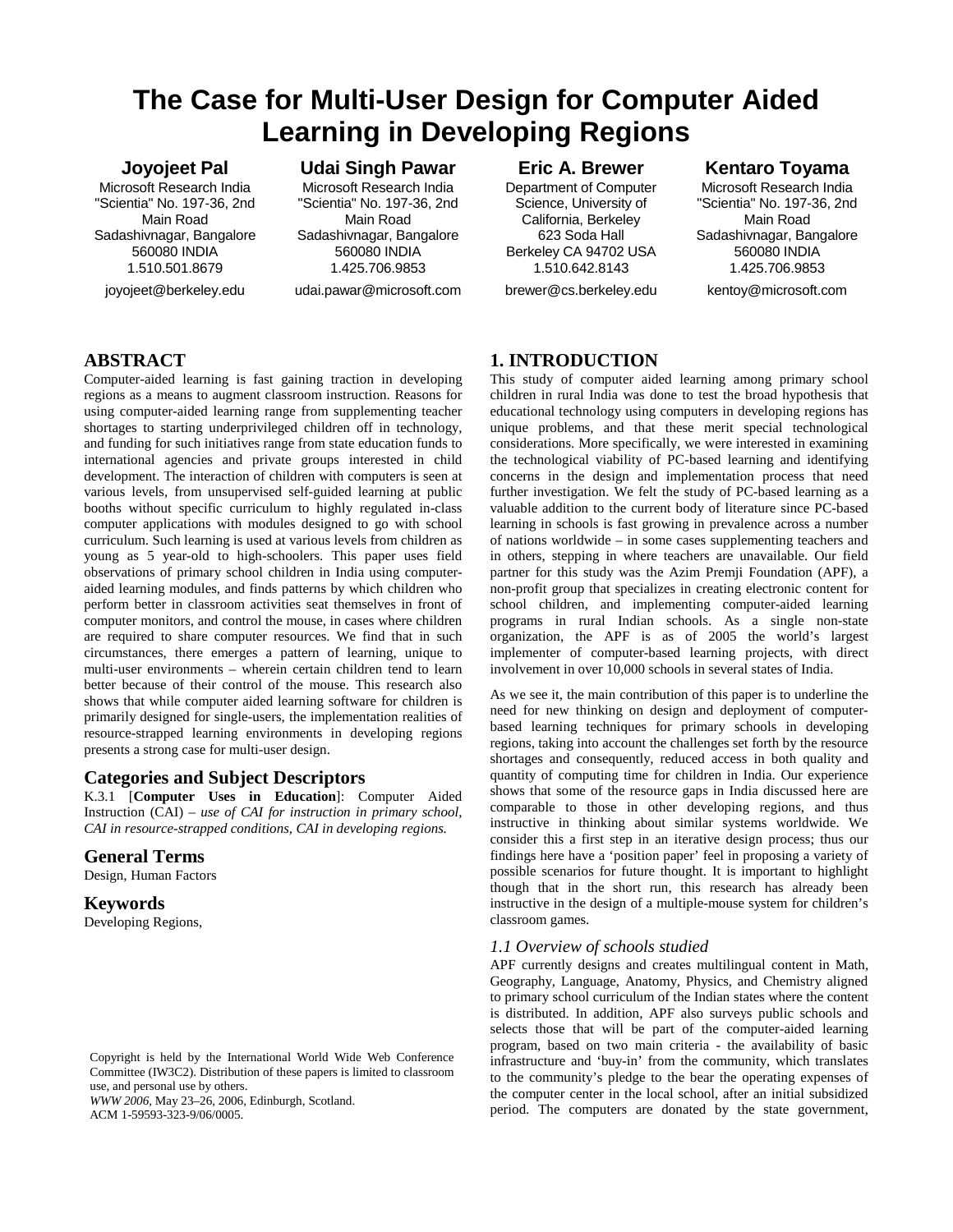usually along with a 3-year computer maintenance contract, drawn on a computer products supplier in the nearest town. Each school also has to be provided with a large UPS device and attached backup power. All schools are given a suite of CDs in the various subjects, and two teachers per school are trained in the use of the computer-aided learning content. The schools are expected to provide the lab space for the computer-aided learning.

The overall philosophy behind computer aided learning has been twofold. The first, and primary reason, is to fill in for the shortage and quality of instruction in rural schools, given the challenging conditions that they operate under due to both teaching and infrastructural resource shortages. In addition to the cognitive learning goals, an aim of this project is to galvanize more retention of children in school, and reduce absenteeism among those retained. A resulting goal of the program is to introduce children to the use of computers.

#### *1.2 Operation of Computer Aided Learning*

Each computer aided learning center (CALC) has between 3-10 computers. The range of the sizes of the schools visited ranged from 250 to 1100. Usually, students of one grade at a time are allowed into the computer center. The first few times of use, a subject teacher from the school or in some cases a specially appointed computer teacher assists with the start-up process, but subsequently, children are expected to be able to use the computers on their own.

The CDs are designed to be standalone and self-explanatory, with some basic instructions. Each CD is designed with an introductory multimedia module with animated characters, which gives an overview of the subject, followed by interactive games used as exercises – usually multiple choice questions. The involvement of the teacher varies, in some cases, the teacher proactively instructs the children step-by-step, in other cases the involvement may be minimal – such as simply letting the students into the CALC following which they take care of themselves. Children generally seat themselves in front of the computers – and there are anywhere between 3 and 10 children per computer. Sessions usually last one class period of 35 minutes, following which another grade replaces the current set of students. The audio content is usually heard over speakers rather than headphones. The CDs are do not presently have bookmarks, thus children generally begin their CALC sessions by restarting the last CD that they worked on.

# **2. METHODOLOGY**

The research was the outcome of field work from May to August of 2005 in which 18 schools in four states of India were visited. A hybrid sampling of schools, stratifying on the basis of the maturity of computer-aided learning programs in selected schools, local economies, and the availability of functioning CALCs set up by the Azim Premji Foundation. Of this, two states, Karnataka and Orissa, were selected for intensive study. 10 schools were studied from 6 administrative districts in Karnataka – three of those (Kodagu, Udupi, Dakshin Kannada) were western/coastal districts with fairly diversified economies, and three others (Raichur, Gadag, Bellary) were from the dry eastern plains with mainly single-cropping agricultural regions. In Orissa, 6 schools from 4 districts were studied, - two of these districts (Mayurbhanj, Ganjam) were along the state borders and faced complex economic and ethnic issues, two others were closer to the economic hub of the state (Puri, Cuttack). Two other states of Maharashtra (Mumbai) and Pondicherry (Abhishekapakkam) were used for one school each, in one case for observing some metropolitan skew characteristics, and in another to observe some issues attributable

to caste considerations. All areas visited had grid electric supply, but the number of hours of electricity varied drastically from 24 hours in Mumbai to just a few hours a day in Northern Karnataka, or completely erratic (as much as 6 days without power) in some parts of Orissa. All the schools visited had brick buildings with proper roofing, a separate room for the computers, which was a perquisite for the APF program to be installed.

### *2.1. Methods employed*

The visits were exploratory; it was more appropriate for us to conduct the fieldwork with some basic qualitative research methods, using an interpretive approach rather than a rigid hypothetico-deductive approach as would be standard for a more quantitative late-stage study.

The main methods employed were interviews and lab observations. Separate interview schedules were prepared for head-teachers, teachers, parents, computer-center professionals, children, community members, administrative officials, local political leaders, and program coordinators. The interviews had a free-flow format, instead of a survey format, consequently interview schedules were sometimes altered by location based on issues specifically important to an area we visited – for instance, in certain areas we had to ask a number of questions about how people dealt with ethnic conflict related problems in schools, whereas this was not relevant to other areas. Similarly issues of power shortages were an overriding theme in some areas and not in others. No electronic audio recording devices were used. Observation schedules listed \issues to be recorded during children's lab sessions. Lab observations were intended to be as random as possible, thus if the lab was operative at the time when we visited a school, we did the lab observations on the spot, if not, we requested a specific grade to be sent for a lab session, and students were randomly selected to participate, from that given grade. Schools were not explicitly informed of our visits, though the state department was informed of the possibility of visits, as prior permissions were required. In two cases, the schools visited were closed.

### *2.2 Respondent recruitment*

Respondent recruitment: Coordinators from the APF assisted in recruiting individual respondents and officials from areas around their schools. Usually, the head teacher at any school was our first point of contact, and the Teachers were recruited by personal meetings at the school. The recruitment of students for interviews as well as observations was done randomly in the schools either from classrooms or from among students who were found in corridors. The community members were recruited either through contacts made at the school, or from networks of local informants.

### *2.3 Shortcomings*

We accounted for the absentees by searching out dropouts in nearby business establishments, mostly highway restaurants. Two major weaknesses of this approach is that the agricultural and shepherding labour dropouts are not represented from among the students. Similarly, the parents of some of the economically weakest students were often not represented because of the difficulty in access to them during daytime hours. Due to the APFs association with the state governments, we encountered what were possibly biased responses from all interviewees who were wary of the role of our research, especially since most of the areas we worked were extremely remote rural areas where the frequency of visitors is very low. We also recognize the possibility of a Hawthorne effect during the observations. There is also a potential bias in school selection. Our sample had a good representation of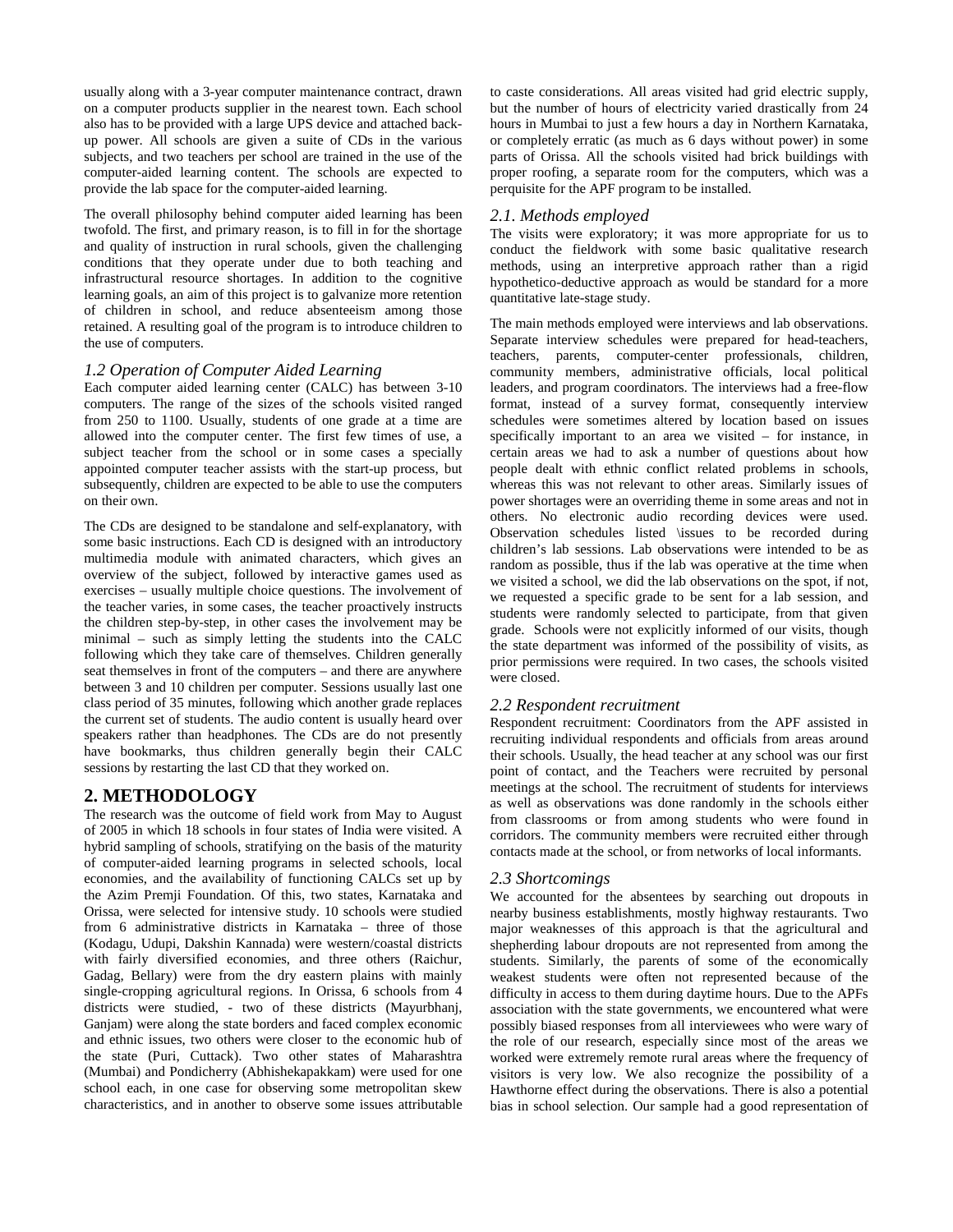the range of conditions for public upper primary schools in rural India, which leaves out the sizeable body of lower-primary schools which were ineligible for the APF scheme. Moreover, even the fact of these schools being covered by electricity makes them more fortunate than those in a number of other areas. These lowerprimary schools are presumably in comparatively poorer conditions than the schools surveyed.

## **3. OBSERVATIONS**

Examining the educational software packages made both by the APF and a variety of other agencies, a common thread seen is that content is usually optimized for single-user environments, and that no explicit efforts are made to adapt content to a larger number of users. However, during 28 field observations, we found no cases where only one child was at a single computer terminal. At times, as many as 10 children grouped around one computer during a CALC session and later field work (not used here) in a neighboring state of Tamil Nadu showed an even higher ratio of children to computers. A resource scenario where each child is able to have his or her own PC is still a distant goal in India for issues of the cost of devices of power, space, storage, and support staff. Presently, a computer costs costs about US\$250. To contextualize the daily wage for laborers in the areas we visited ranged between US\$0.75-US\$2.00 for men and between US\$.35-US\$.1.60 for women. In the short run, we find a case for incremental technical solutions that work within the device resource limitations, but also work towards exploiting the group interactivity of multi-user environments for single terminals. In this study, we do not explicitly measure learning outcomes through structured tests (though informally, we did ask questions to see if children learnt the material on the software), but record the level of interaction both between children and the systems, and within a group of children at a single PC – to see how these may impact learning, and what hypothesis on resource maximization in computer aided learning settings.

#### *3.1 Session Mouse Control*

Even though there was significant verbal exchange between children during interactive portions such as multiple choice questions, it was observed in most cases that the child with the central position in front of the computer controlled the mouse independently of the remaining members of the group. The variations were both in the case of text-intensive content as well as audio-visual content. In the former, children to the left or right often had to make more or an effort to read content, and were able to do so slower than the child with the central position. In addition, the seating likelihood of better classroom performers in central positions (discussed later) made the pace variation an important issue for mouse control. The child in the central position controlled the 'next page' function in each case observed, without input from the other users, except in cases where the mouse-controlling child was too slow in clicking over to the next page. This was rarely seen, since the central child usually moved much faster with the content than the others. More importantly, the negative case – in a child other than the mouse-controller asks for the pace to be slowed down was not noticed in any observation. In two observations in Udupi, Karnataka and Cuttack, Orissa it was seen that slower children would still be reading through text in a screen while the mouse-controlling child went ahead and skipped to the next screen, but there was no protest or request to slow down from the child who had not understood. We also observed through interviews that there was a sense of pride associated with being 'good at computer class' – which was usually translated to how quickly a child could move through a module (ie – finishes the CD

first) and proficiency at games. This negative view of being a laggard at the computer class was a possible factor in the children's reluctance to slow down the mouse-controllers. After observing this pattern, we intervened in some cases to rotate central positions, and found that mouse clicking interactions changed (discussed in section 3.1.4).



**Figure 1: Disadvantage for seats to the left of the mouse controller** 

An interesting mouse-related observation both by researchers and subsequent viewings of interaction video recordings was that when children stood around the computer as opposed to sat at the terminal, they were a lot more active – in terms of the number of times they pointed at the screen, or discussed something relating to what was happening. This suggested that smaller screens such as monitors may not only hinder the ability of multiple users in reading the content equally across positions due to the angular distances, but that the need for a child sitting away to crane across to point at things on the monitor screen could also be a hindrance to interaction. Anecdotally, it was observed that children to the left side of the central position were least active in making any mouse related interactions. This raises the possibility that experiments with larger screens, such as projections may play an important role in increasing interactivity.



**Figure 2: Screen attention and interactivity among standing users**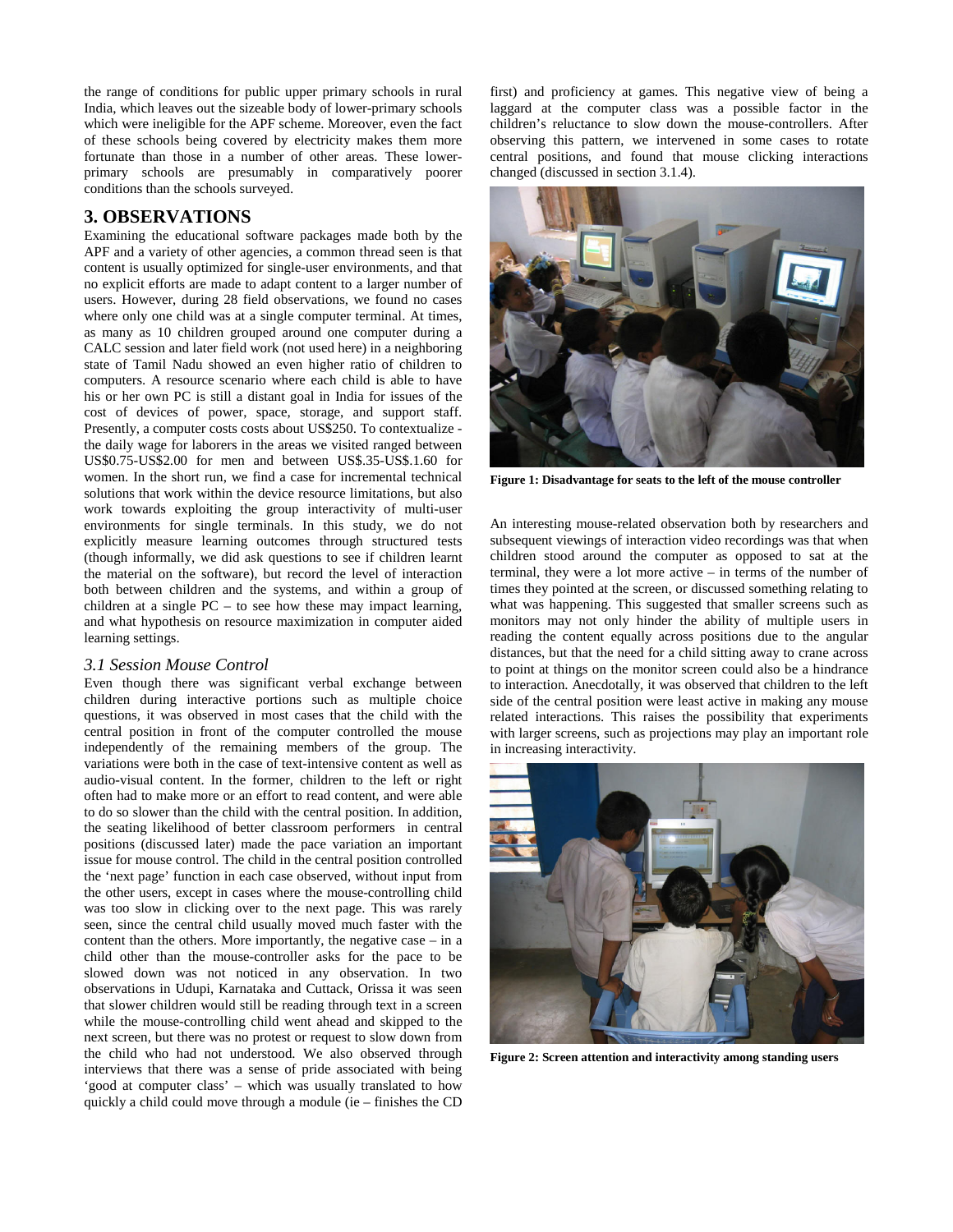### *3.2 Pacing and Group Recall*

Children use CAL content at different paces mainly due to the variation in individual cognitive grasp on the topics covered. This is caused either due to the individual students' classroom knowledge of a study or ability to learn as the content is being shown, or due to a child's prior exposure to certain CAL content. We observed that much of APF's CAL content had no bookmarking, thus each time a specific module was played, it would begin at the same starting point. Children found introductory advertisements and animations particularly annoying, and wanted to move on to games as soon as possible.

Since most content needed more than one session (of 35 minutes) to finish entirely, children would be on one module for a few, sometimes several sessions. Also due to power irregularities (in six locations visited, there was no power at the time of visiting) children frequently stop midway through a module. Children also do not sit in the same group each time they congregate, creating a variation in the extent to which each child has seen or used a specific module. Consequently, it was frequently observed that some of the children in a group were running through content they had already done during a previous class. While this sometimes served as a revision mechanism, it became problematic when the child controlling the mouse was the one who had been through more content than the others in the group, since he or she wants to move faster.

Although some of these issues were specific to APF's content design, the problem of group recall is likely to be an issue unless there is a paced learning environment in which an instructor is available to ensure that the entire class, or at least each group of children sharing one computer move at a regular pace. We found that due to manpower shortages, teachers often used the computer class primarily to take students off their hands, and sometimes not only was the progress of students in a specific topic not regulated from class to class, but even their choice of CD modules to browse through was not regulated, creating situations where groups of children self-assembled and used whatever module any one (usually the central user) was proactive enough to choose for the entire group to work with.

#### *3.3 Seating Patterns*

Without interfering in the seating process, we observed how children would arrange themselves in front of each computer. In some cases, these observations were of children who were already seated and using the labs when we arrived, in other cases, children were picked randomly from classrooms, asked to assemble outside a computer classroom, and asked to arrange themselves in seat themselves in front of the computers. Children were given no explicit directions on what they would do on the computers. Once seated, the children would be allowed to use a CALC module, usually one that the class has already been using. While the children used the computers, a school teacher accompanying us, usually the class teacher, would rank the three seated children by their class performance and their family's financial status. In all the cases studied, the teachers knew every student's family.

The agreed criteria for financial score were '1' for children of landless laborers, '2' for children of marginal farmers or skilled/urban laborers, and '3' for children of farmers or entrepreneurs with more than a few hectares of land holdings, usually considered well-off in rural areas. The teachers were also asked to rank the children in terms of their classroom performances – scoring '1' for children who were below-average students, '2' for children who were in the average range, and '3' for children who were in the above average range. These scores were obviously

relative across schools, which was desirable for our research since we wanted to comaparisons within the environment of that school.

These scores were then mapped to children seated from left to right – during these observations (taken at six locations) there was a maximum of five children at any given point. The child who controlled the mouse was taken as the 'center' child.

**Table 1: Control of mouse and keyboard relative to affluence and school performance (n=72)**

|                                      | <b>Seating position</b> |        |               |                |         |
|--------------------------------------|-------------------------|--------|---------------|----------------|---------|
|                                      | Left <sub>2</sub>       | Left 1 | <b>Center</b> | <b>Right 1</b> | Right 2 |
| Family<br>affluence<br>(95% CI)      | 2.00                    | 2.36   | 2.68          | 2.24           | 1.00    |
| Classroom<br>Performance<br>(99% CI) | 1.50                    | 2.00   | 2.68          | 1.95           | 1.50    |

The average score of the child based on classroom performance and family affluence both rise at the central seat and gradually reduce moving away right and left (the small numbers of the Right 2 and Left 2 positions are explained by the smaller sample of 5 student scenarios encountered). We found this association to be true to a confidence level of 95% for affluence, and to 99% for classroom performance.

In part, this was explained by the fact that when resources were short, teachers in a lot of schools gave preferred access to computer classes to those students who were better performers in school, as against those who in their opinion were more along the average scale. In one of the schools visited, the teachers had specifically made student groups of 10 leaders from each grade, who were entrusted to learn the computer classes in advance, and then play the role of mentors for their remaining classmates. A look at some further statistics tells us more about this skew.



**Figure 3: Seating by child's family economic status (n=66)** 

#### **Figure 4: Seating by child's classroom performance (n=66)**

Filtering out the outliers seated to the second left or right seats in front of a computer we find that there are none of the lowestincome or below-average performance children are sitting at the center seats.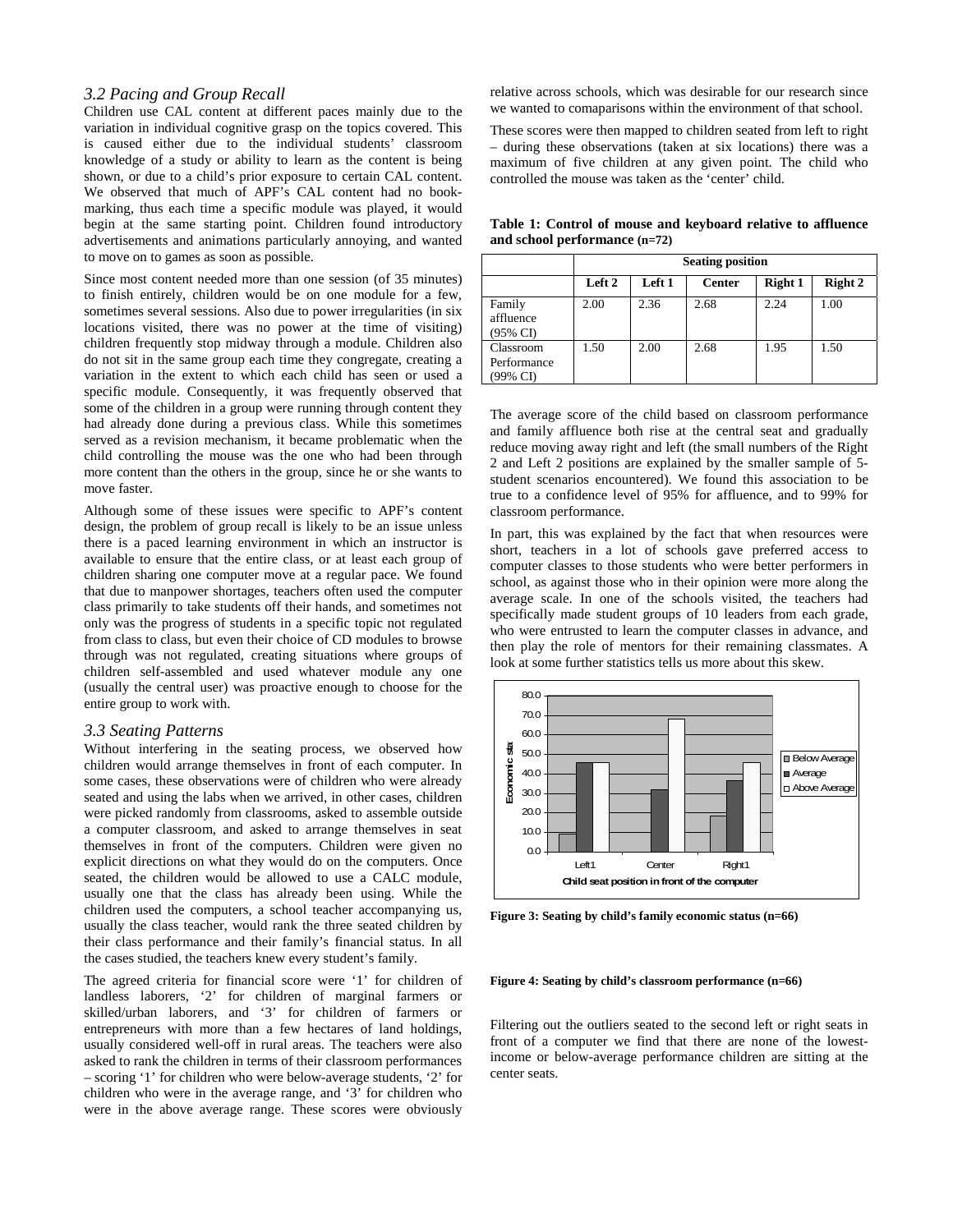

Looking at the graphical representations, we also see that the sample has a comparatively larger skew towards high- income and middle-income, as well as high- and average-performance children. Only 15.3% of the observed children (n=72) were from below average income families (all children with landless or bonded laborer parents were classified here) even though the landless laborers invariably made up more than 50% of the local population in each of the areas surveyed. Similarly, the number of students performing below-average in classrooms is also underrepresented.

This low visibility in the sample can have two possible causes – first the rate of absenteeism generally hovers around the 20-30% range – and it is invariably children from the poorest families, as well as the children who are among the comparative underperformers in class, that are missing. Secondly, about half the observations were of active classes, in which the local teachers had pre-selected what groups of children would be sent to the computer classes. Since the teachers were unaware of the observers' visits, it is possible that there was a self-selection of smarter kids to the mouse-controlling positions during CALC classes.

We recognize the methodological shortcomings in these findingssince the grouping techniques of the teachers (and our own system) varied – nonetheless, the emergent pattern shows the need for further and more methodical study in this area. As we see, this research underreports especially weak students – but there is enough evidence here to suggest the possibility of a perpetuating gap increase in the current scenario of shared computers.

#### *3.4 Intervention: Seat Shuffling*

To observe the possibility of variation in overall interactivity by shuffling seating, we experimented in two cases where we took the mouse-controlling children and moved them to the sides, and placed in the control position a child from one of the sides. In both cases, the child formerly in the control position was the highest classroom performer from among the three, and the replacement child was identified as a poorer classroom performer.

#### **Case 1: Observation of four 5th grade users with math module**

In this case, there were four children all male – the children had seated themselves, but were already working at the lab when we arrived and we had no interaction with the seating process. Two of the three children had worked together in a group before in the computer lab – these two were the child at the center (C) controlling the mouse, and the child at the left (L1). The child at the right  $(R1)$  and extreme left  $(L2)$  had not worked with this group before. While the three children used the computer, we observed them and others in the computer lab, and one teacher accompanied

us. We were a total of three adults in the room – besides one researcher, the other person was a local coordinator who was recognized by students as being a frequent visitor – all were ethnic Indians.

The children were working on a math module which had interactive audio-visual content of a maze-type game, and they were using speakers for sound. At the same time, there were two other active groups of children working in the lab on different computers – each had speakers on. The two boys C and L1 were the high performers in classrooms, according to the teacher who accompanied us. C was a teacher's son considered a very promising child from the school. R1 was a child of a farm laborer and an below-average student in the classroom. LI, L2, and C were all from above average income families.

In an observation of approximately three minutes, there was initially a narrative part with an animated character describing mathematical functions, following which the children were given sums to do. C and R1 did not say anything through entire period. L1 sat craned across to his right through the entire interaction and made occasional comments on things to be clicked whenever there was a multiple choice option. C looked at the screen with concentration, and seemed not to pay attention to L1s comments, since he at least once clicked without heed to a different answer proposed by L1. R1 looked at the screen and appeared to be reading the content. During this, the children were not being photographed, but were aware of our presence in the room. At this point, none of the children knew who we were or saw that we had a small digital camera.

The class teacher was then instructed to ask C and R1 to switch places, while L1 and L2 remained at their seats. At this point, the children became more aware of being observed. The children were not given any specific task instructions, but simply asked to continue their work. At the point when R1 was offered the control position, L1 offered to take it instead, since 'R1 did not know computers well' – indicating that the children were by this point aware of their actions being recorded.

Following this transition, there was no narrative content, only interactive games. L1 continued to be fairly active in directing R1 on what to click, whereas C continued to be quiet. At one point, R1 clicked on an incorrect response to a question – and both children turned to look at C, who pointed out the correct answer, but offered no explanation.



**Figure 5: Observation before rearrange, L2 distanced and inactive**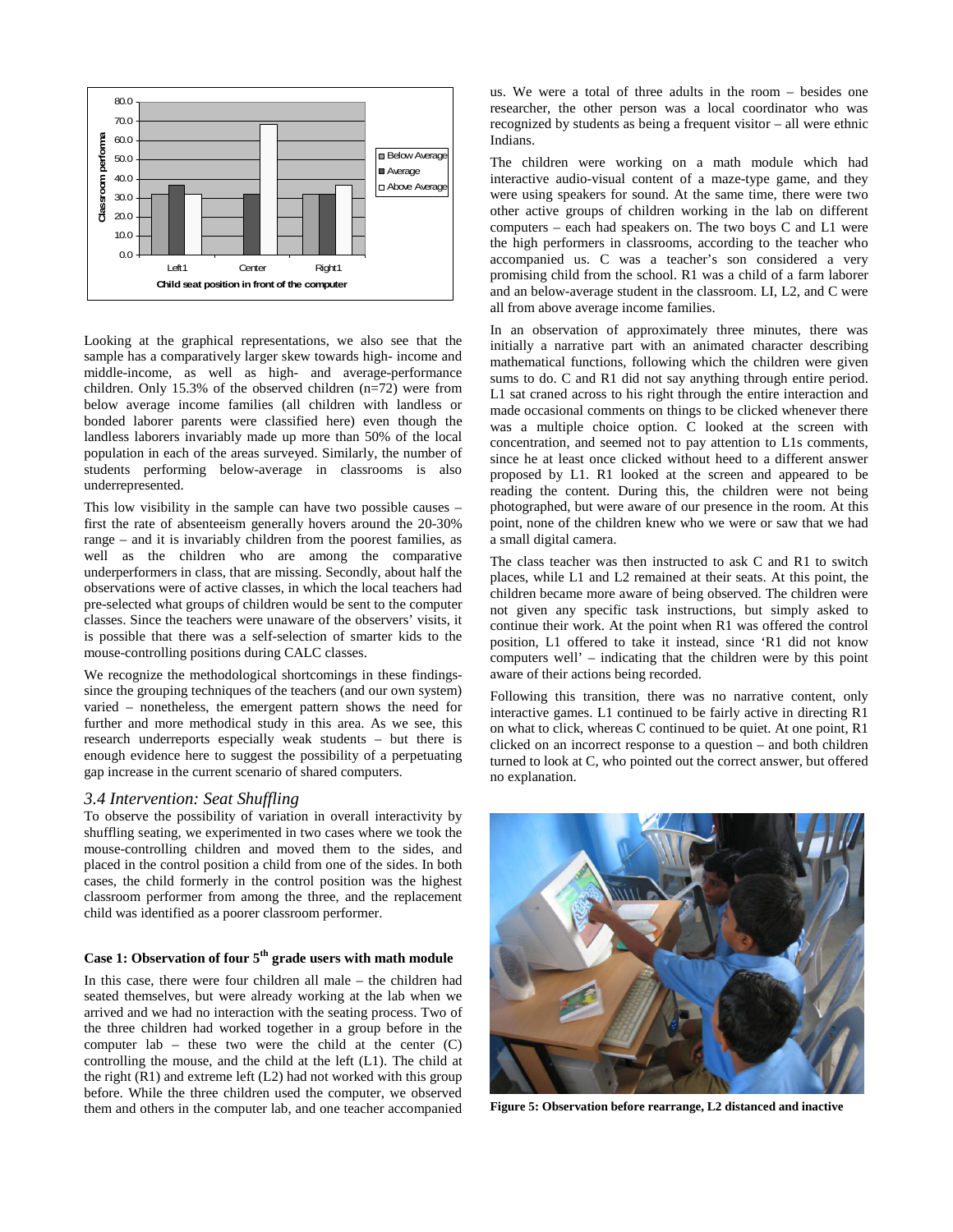L2 meanwhile became increasingly distracted and frequently looked away from the screen even when aware of being observed. R1 however became much more involved in the game.

#### **Case 2: Observation of four 6th grade users with language module**

In this case, there were four boys – one at central position one to his left, and two others to his right (L1, C, R1, R2). These four children were randomly selected from the class by us, so they were aware of being observed. The children were part of a group of 15 students who were taken to the computer lab and asked to wait outside the door, subsequently to let themselves in and seat themselves. The instructions were given before hand.

The children sat themselves thus: L1 and R2 were the lowachievers. C was a high achiever from an above average family, and R1 was an average achiever from an average income family, L1 was a below average performer from an average income family, and R2 was a below average performer from a below average income family.

C selected the module to be played and was very fast in moving through the advertisements and introductory content into the actual narrative. The CD used was an Oriya language grammar CD. L1 and R2 did not say anything during our three minute observation of the group. L1 looked away several times during the interaction. R1 was participative in pointing at the screen and speaking to C at some points, but the control was primarily by C. At no point did C explain any of the screen actions to the rest of the group.

We intervened after three minutes and moved the high classroom performers to the edges of the group, and brought the two edge seated students to the center, reconfigured as seen in Figure 5. R1's first reaction to the request to shuffle was that R2 was not a good student, and therefore would be unable to handle the tasks. R2 was likewise apprehensive.



**Figure 6: Seating reconfiguration experiment**

When the shift was made, R2 was initially apprehensive about touching the mouse (we had noticed that in a lot of places, children were not allowed or encouraged to use computers since the parents/teachers were concerned about who would have to pay if the computer 'broke'). R2 had never sat at the central point before and only had marginal experience with the mouse. L1, now moved to position R1 was much more engaged and maintained continuous eye-contact with the screen.

The most interesting outcomes were however for L1 and C. C, now moved to position R1, first shifted his seat a little left to get closer to the screen. R2 was visibly slower with the module than C, and at some points got stuck with the material. C started to move closer to the others and explain the material and indicate what needed to be clicked. L1 asked one question about the material to C, which C answered for the entire group. After answering the question, C started explaining the narrative content without being prompted, and repeatedly pointed things out on the screen.



**Figure 7: After seat shuffle, C, now R2, moves closer to center**

Meanwhile L1 did not make the same move towards the central position, and instead was distracted – at several points looking away from the screen.

# **4. RELEVANT EXISTING RESEARCH ON COMPUTER USE IN EDUCATION**

#### *4.1 Computer support in learning*

Computer support in learning has existed in various forms for some time. Starting from early experiments which ranged from basic computer assisted instruction, comprehensive historical overviews of which have been done [1] and more recently work has been done on robotics for science education [2], facilitated distance learning [3] and so on; the use of ICT in education is now an established area of work – academic, commercial and institutional – bringing together people working in diverse disciplines such as psychology, computer science, education and design.

Research shows that computers in education projects vary greatly in terms of learning goals [4] and these influence the ways in which projects are designed. Some are focused specifically on narrow aspects like computer literacy, others may be correlated with the school curriculum, while yet others might have a diffuse focus with regard to providing technology to bring about empowerment and for community building [5]. Very broadly, the projects in the first two categories above are more towards the behavioristic side in terms of learning theory, while those in the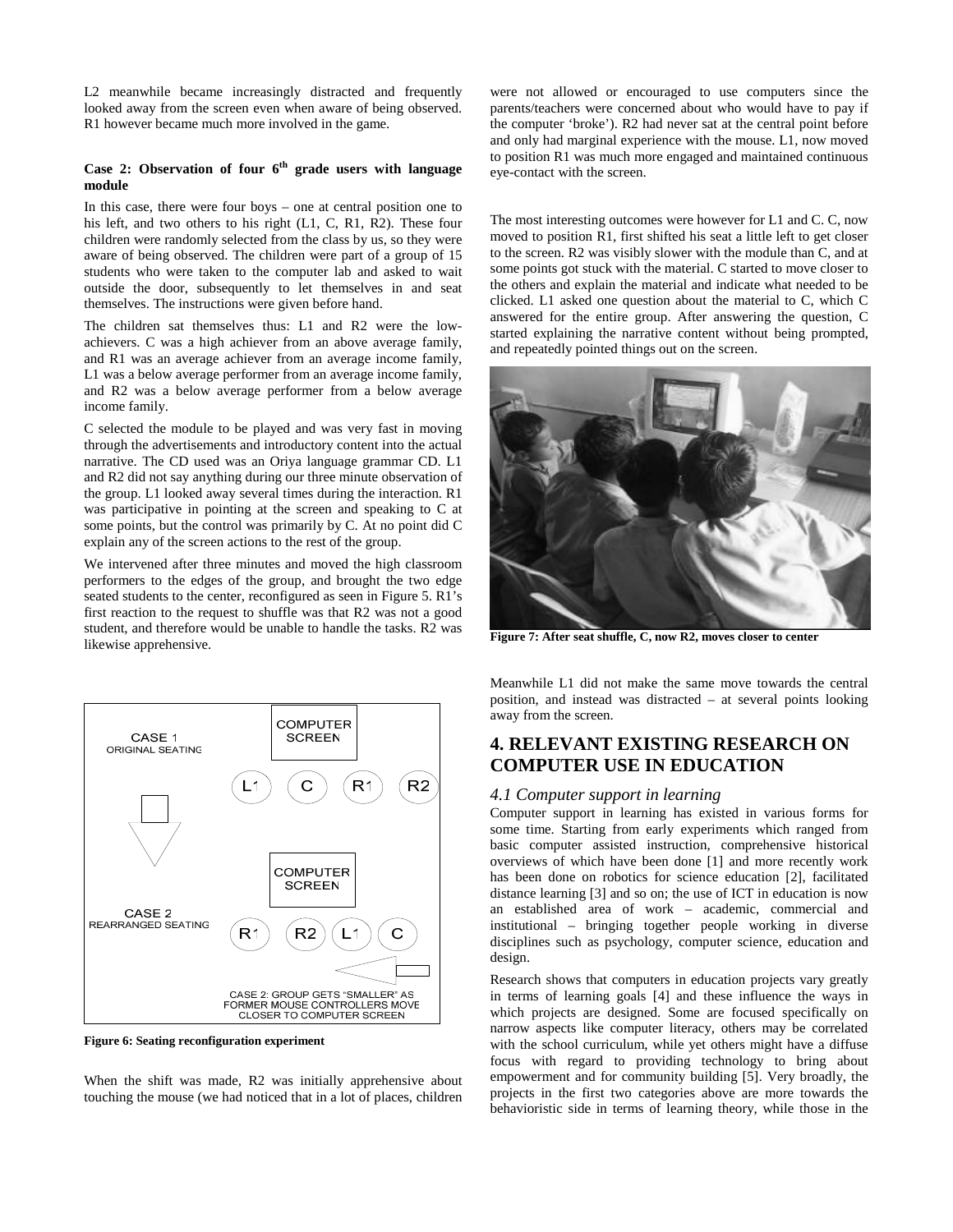last category, can be said to be more along the lines of constructionism[6]. This basic categorization has been studied in great depth, along with a large number of other factors (Van Melle & Cimellaro 2003 [7]; Watson 2001 [8]; Pich & Kim, 2003 [9]; Jedeskog & Nissen 2004 [10]; and Mioduser et al 2003 [11])

### *4.2 Multiple Input Devices*

There have been some studies on children collaborating around a computer, but the landmark work was Inkpen's 1995 study [12] with pairs of children, who were to solve a set of puzzles. Each child had a mouse, though there was just one cursor whose control could be toggled. The groups of two solved significantly more puzzles than the children playing alone. Stanton & Neale [13] studied the social aspects of the interactions between the two collaborating children who worked together with independent cursors on a visual drawing and storytelling package. Other researchers include Stewart et al, who in 1998-1999 came up with the term Single Display Groupware to refer to an application that has a single display, but multiple input devices, each for a separate user accessing that display.

# **5. SOME POSSIBILITIES FOR FUTURE TECHNOLOGY**

#### *5.1 Multi-user content*

Our study suggests that the lack of equal access to the content during concurrent sessions may mean that children without control of the input devices may gain progressively less from the learning experience. One approach to doing this may be to use multiple dialogs on the same screen to enable multiple users to interact at the same time. While splitting a screen in three parts with three unconnected sets of content could be ungainly and difficult to implement, the use of a single narrative section, but with multiple dialogs with separate questions per user during game or interactive content sections could be a useful innovation. Using the start-up screen to query the number of users at each application, and keeping record of each user's progress can be a way of intelligently making sure that each child is asked questions relevant to his or her level of proficiency within a certain concept. To ensure greater individual interactivity, the software can be made to prompt individual students, either verbally or visually, which would be useful in a multiple-input environment (discussed in the next section). Currently used software does not take into account different users' progress with the material – such software can track children very effectively and can be critical in better evaluation of student progress, as well as intelligent content customization based on these evaluations. For instance, such software can be used to find failure patterns, and increase a child's practice level on those basic concepts that are missing, instead of moving by certain modules – thus, math software currently used for testing percentages will keep throwing percentage type questions to a child, till a set of questions is done – but there is no detection of the types of problems that a child repeatedly gets right or wrong, and therefore if there is a conceptual issue that needs resolution rather than more practice with percentages. In the kind of system we envision, such issues could be recorded, tracked and potentially worked on.



**Figure 8: Sample prototype of multi-user content with multiple input** 

This raises a larger issue of intelligent content, not part of this discussion, but certainly valid to raise here since a shared adaptive system may be a better delivery mechanism for these. It is also important that good HCI design take into account the beneficial aspects of the existing interaction between the multiple children at each screen and make sure that a component of that is retained in a new system with greater individualized child-machine interaction.

#### *5.2 Multi-input environments*

A consistent theme across all the sites studied was that all the children wanted to use the mouse or keyboard, but it was left either up to one, or to some rotational combination of all. Research on the feasibility of multiple users having their own input devices – this could either mean separate keyboards, or separate sets of keys in each keyboard, or multiple mouse environments. In addition, where listening exercises are needed, adding audio devices can be a fairly inexpensive addition. In fact, perhaps the most important outcome of this research has been the development of a multimouse environment for children's learning games. [15]

A possible application of multiple-input per monitor work is using buttons stuck to the monitor for use in addition to keyboards. These are similar to ATM flex buttons and are constructed from recycled "reset" and "power" buttons of old PC's. The cost of the actual hardware part of a multiple input solution may be marginal compared to the actual software implementation.

The case for multiple user content could at the simplest level only extend a few more exercises to make sure that all the users are getting turns to interact, and at a more complex level could run separate threads to deal with each user as a separate learner. Thus, in the example shown in figure 9, for instance, the narrative content may remain the same, but different multiple choice questions may keep appearing for all the users based on their individual needs, and all the users can also have different numbers of questions thrown at them, to make sure that faster learners can be kept occupied while the slower learners catch up.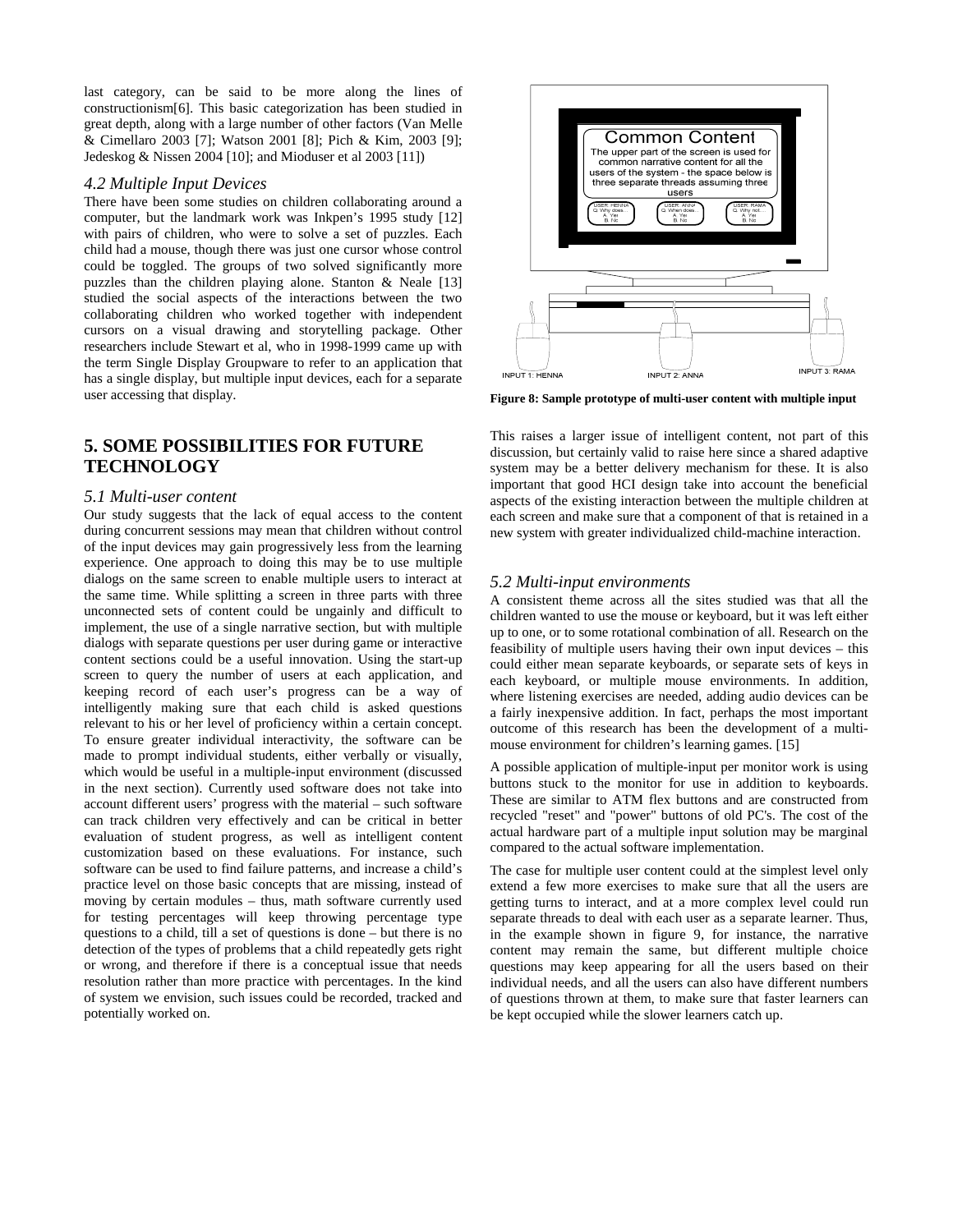

**Figure 9: Prototype of flex button with mounted panel keys for input**

A critical design issue for such multi-user environments will be that the software should enable saving data to disk at frequent intervals given that power failures are common.

#### *5.3 Modular content*

Electricity unreliability and manpower shortages mean that children are often left to their own devices in running content. As a result, it is difficult for children to maintain a regular progression. There is a strong case for creating bookmarked learning modules that are short and children are able to complete in single sessions.

#### *5.4 Display*

The study also indicates that there may be a case for projection displays instead of standard monitors. These could be inexpensive ways of incorporating multiple users. It was seen that in some cases as many as 10 children were used in a single active session – and in some schools where there was enough power for only one computer, as many as 30 children would huddle around a single PC for a CAL class. Currently, the cost of a projector is much higher than that of a monitor, but what has not yet been studied is the ratio of children to systems – and whether there is a threshold at which the learning of a child in front of a single shared monitor falls significantly enough that larger displays are necessary. Our research shows that any more than one seat away from the central child creates a highly disadvantaged learning environment.

# **6. LARGER SOCIAL CONTEXT**

This study has focused primarily on one aspect of CAL – where the actual user technology is most integrally tied to the success of these projects. We found that a number of social factors can play critical roles in the adoption, continuity, or learning outcomes from such programs. We found variations between success of projects by the demographic and economic profiles of neighborhoods where projects were implemented, by the level of community involvement and parental interaction with school authorities are critical, as are some important aspects of children's socialization to technology. These factors may indeed be more crucial to the overall success of computer-aided learning programs. Furthermore, several of our interview sites were place of such dire poverty, deprivation and lack of economic opportunity that even access to basic education, let aside computing, was a major challenge. While

recognizing the critical nature of these problems, this paper focuses only on the narrow set of issues that we feel can, and should be solvable with technology and some tactful educational practices in the short run

# **7. CONCLUSIONS**

The idea of concurrent shared computing in practice requires a massive effort of thinking through pedagogical and technical issues. To that extent, this is more of an initial exploratory paper, based purely on what we found in the field as the challenges being faced by the pioneering teachers working with limited resources and very high expectations. This paper is meant to create 'just cause' for continued research on how best one can work with the existing hardware, or with minimal increment. The modalities of the actual implementation of such projects is a subject of another paper, hopefully in the near future.

### **ACKNOWLEDGMENTS**

Our special thanks to Matthew Kam, Madelaine Plauché Sukumar Anikar, J. Shankar, R. Santhosh, Lopamudra Jena, and Rajashekara Pandy for their intellectual input and support of this project, and two anonymous reviewers for their valuable comments. This material is based upon work supported by the National Science Foundation under Grant No. 0326582.

# **REFERENCES**

- [1] Oppenheimer, T. (2003) "The Flickering Mind: Saving education from the false promise of technology", Random House Publishers.
- [2] Mukherjee, A. (2002) "Build Robots Create Science A Constructivist Education Initiative for Indian Schools", Proceedings of Development by Design (dyd 02), Bangalore, India.
- [3] Wang, R, et al. (2004) "Distance Learning Technologies for Basic Education in Disadvantaged Areas" Proceedings of the 8th Global Chinese Conference on Computers in Education (GCCCE 04).
- [4] Pawar, U.S., and Toyama, K. (2005) "A Cross-Market Taxonomy for ICT-in-Education Projects", Proceedings of Digital Learning 2005, New Delhi.
- [5] Resnick, M., Rusk, N., and Cooke, S. (1998). "The Computer Clubhouse: Technological Fluency in the Inner City". In Schon, D., Sanyal, B., and Mitchell, W. (eds.), High Technology and Low-Income Communities, MIT Press. pp. 266-286.
- [6] Papert, S., and Harel, I. (1991) "Situating Constructionism", in Constructionism: Research reports and essays, Ablex Publishing, pp.1-11.
- [7] Van Melle E., and Cimellaro L. (2003) "A Dynamic Framework to Guide the Implementation and Evaluation of Educational Technologies", Education and Information Technologies, 8 (3), pp. 267-285.
- [8] Watson, D. (2001). "Pedagogy before technology: Rethinking the relationship between ICT and teaching."